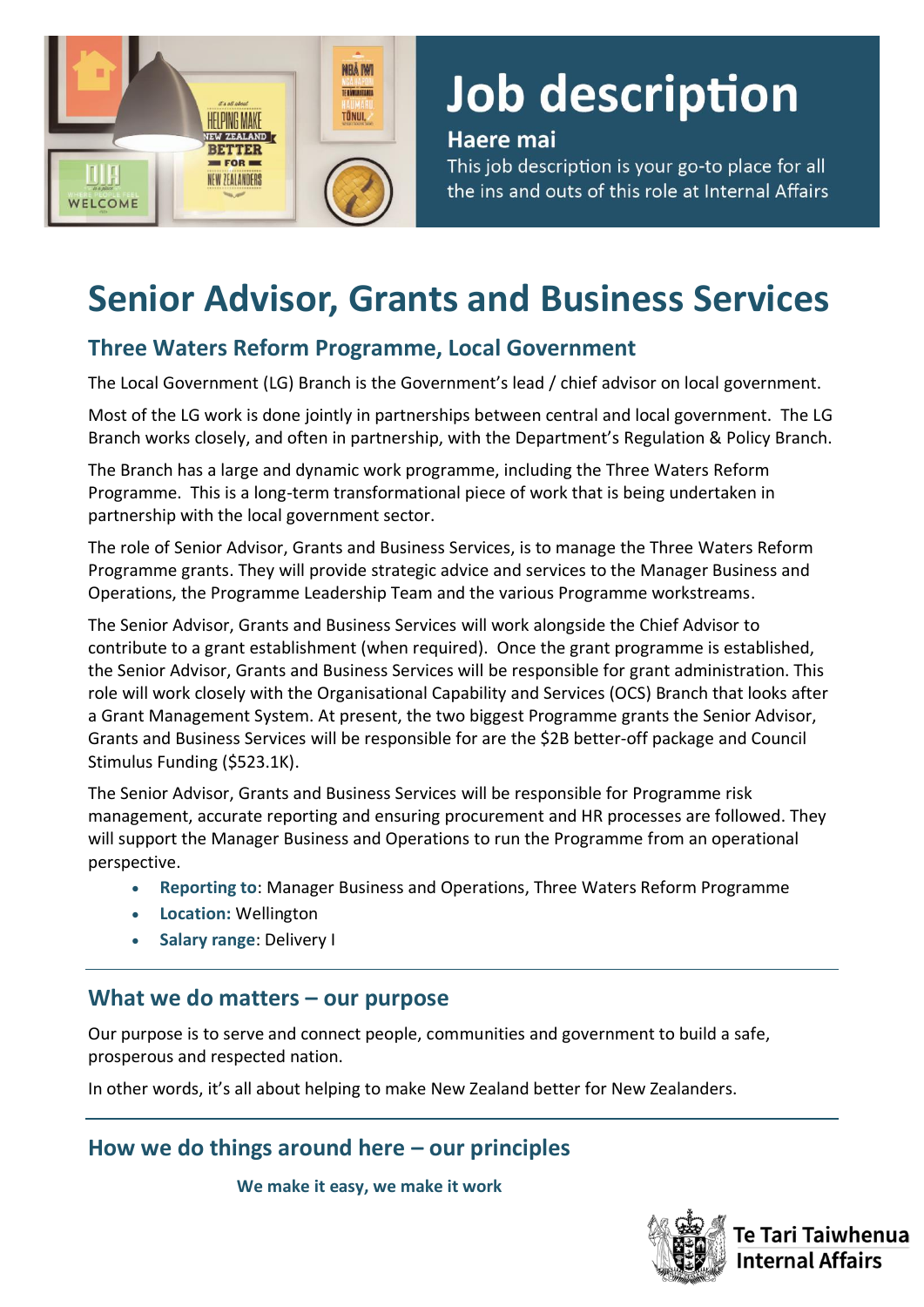

• Make things even better

#### **We're stronger together**

#### **We take pride in what we do**

Make a positive difference

## **Working effectively with Māori**

Te Aka Taiwhenua – our Māori Strategic Framework – enables us to work effectively with Māori. Te Aka Taiwhenua is underpinned by our mātāpono – Kotahitanga, Manaakitanga, Whānaungatanga, He Tāngata.

As DIA is an agent of the Crown, Te Tiriti o Waitangi/The Treaty of Waitangi is important to everything we say or do. We recognise it as an enduring document central to New Zealand's past, present and future. Building and maintaining meaningful relationships is important to work effectively with Māori, stakeholders and other agencies. We accept our privileged role and responsibility of holding and protecting the Treaty of Waitangi / Te Tiriti o Waitangi.

## **Spirit of service**

Ka mahitahi mātou o te ratonga tūmatanui kia hei painga mō ngā tāngata o Aotearoa i āianei, ā, hei ngā rā ki tua hoki. He kawenga tino whaitake tā mātou hei tautoko i te Karauna i runga i āna hononga ki a ngāi Māori i raro i te Tiriti o Waitangi. Ka tautoko mātou i te kāwanatanga manapori. Ka whakakotahingia mātou e te wairua whakarato ki ō mātou hapori, ā, e arahina ana mātou e ngā mātāpono me ngā tikanga matua o te ratonga tūmatanui i roto i ā mātou mahi.

In the public service we work collectively to make a meaningful difference for New Zealanders now and in the future. We have an important role in supporting the Crown in its relationships with Māori under the Treaty of Waitangi.  We support democratic government. We are unified by a spirit of service to our communities and guided by the core principles and values of the public service in our work.

| What you will do to contribute                                                                                                                                                                                                                                                                                                               | As a result we will see                                                                                                                                                                                                               |  |  |
|----------------------------------------------------------------------------------------------------------------------------------------------------------------------------------------------------------------------------------------------------------------------------------------------------------------------------------------------|---------------------------------------------------------------------------------------------------------------------------------------------------------------------------------------------------------------------------------------|--|--|
| <b>Grants establishment and administration</b><br>(management)<br>Assist Chief Advisor to design and establish the<br>$\bullet$<br>programme grants including engagement of subject<br>matter experts and other stakeholders, facilitation<br>of discussions when required<br>Administration of programme grants including the<br>following: | Programme grants are<br>appropriately established,<br>relevant discussions are initiated,<br>and subject matter experts<br>engaged to contribute<br>Efficient grant administration<br>process is in place and followed<br>accordingly |  |  |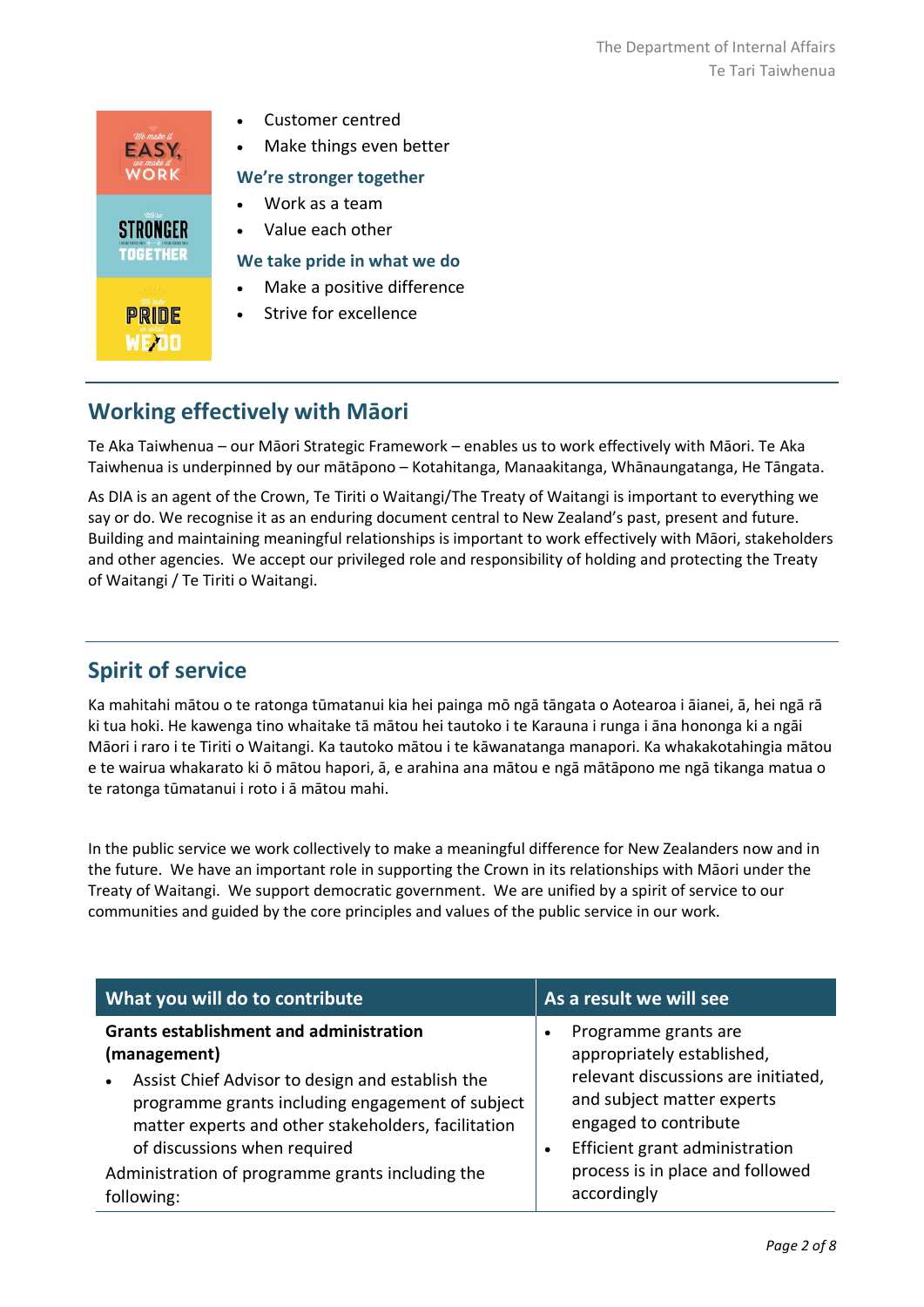| What you will do to contribute                                                                                                                                                                                                                                                                                                                                                                                                                                                                                                                                                                                                                                                                                   | As a result we will see                                                                                                                                                                                                                                                                                                                                                                                                                                                                                      |
|------------------------------------------------------------------------------------------------------------------------------------------------------------------------------------------------------------------------------------------------------------------------------------------------------------------------------------------------------------------------------------------------------------------------------------------------------------------------------------------------------------------------------------------------------------------------------------------------------------------------------------------------------------------------------------------------------------------|--------------------------------------------------------------------------------------------------------------------------------------------------------------------------------------------------------------------------------------------------------------------------------------------------------------------------------------------------------------------------------------------------------------------------------------------------------------------------------------------------------------|
| Plan and forecast expenditure of grants together<br>with subject matter experts and in accordance with<br>ministerial/cabinet authorisation. Ensure efficient<br>and effective distribution of grants based on grant<br>agreement timeframes<br>Work with external stakeholders to manage budget<br>$\bullet$<br>and relationships<br>Monitor whether receiver of grants is on track to<br>$\bullet$<br>achieve the intended purpose the grant was<br>received for.<br>Review and make recommendations to accept or<br>$\bullet$<br>reject Council/Grants receiver periodic and final<br>reports to the Executive Director, Three Waters.<br>Recommendations will impact any subsequent<br>payments to Councils. | Plans and forecasts are<br>$\bullet$<br>developed on time and to agreed<br>standards that supports grant<br>distribution<br>Budget is managed appropriately<br>$\bullet$<br>and trusted relationships are<br>established and maintained<br>Reports are reviewed and<br>$\bullet$<br>appropriate recommendations<br>are provided to the Executive<br>Director, Three Waters within<br>agreed timeframes and to agreed<br>standards<br>Accurate data is captured in<br>$\bullet$<br>relevant recording systems |
| Provide feedback to Councils when required to<br>$\bullet$<br>improve reporting<br>Ensure accurate data is captured into the<br>$\bullet$<br>appropriate recording system such as Grant<br>Management System and Cohesion (Department's<br>document management system), and any other<br>systems when required                                                                                                                                                                                                                                                                                                                                                                                                   | Accurate internal reporting is<br>$\bullet$<br>prepared and consistent<br>information and a clear<br>performance story for grants are<br>developed in accordance with<br>agreed timelines and quality<br>standards                                                                                                                                                                                                                                                                                           |
| Prepare accurate internal reporting on the status of<br>$\bullet$<br>work. Develop consistent information and a clear<br>performance story for grants; and deliver in<br>accordance with agreed timelines and quality<br>standards                                                                                                                                                                                                                                                                                                                                                                                                                                                                               | The Manager Business and<br>$\bullet$<br>Operations, the Executive<br>Director, Programme Leadership<br>Team are supported and well<br>advised on grants status                                                                                                                                                                                                                                                                                                                                              |
| Provide ongoing support and advice on<br>Programme's grants to the Manager Business and<br>Operations, the Executive Director and Programme<br>Leadership Team                                                                                                                                                                                                                                                                                                                                                                                                                                                                                                                                                   | Assurance and/or spot checks are<br>performed ensuring good<br>practice is followed.<br>Issues and or risks are identified<br>$\bullet$                                                                                                                                                                                                                                                                                                                                                                      |
| Perform assurance and/or spot checks where<br>relevant to ensure good practice is followed<br>Identify potential issues arising and advise the                                                                                                                                                                                                                                                                                                                                                                                                                                                                                                                                                                   | early and the Manager Business<br>and Operations is advised on<br>corrective action                                                                                                                                                                                                                                                                                                                                                                                                                          |
| Manager Business and Operations on corrective<br>action if required                                                                                                                                                                                                                                                                                                                                                                                                                                                                                                                                                                                                                                              | <b>Business improvement</b><br>$\bullet$<br>opportunities are identified and<br>the Manager Business and                                                                                                                                                                                                                                                                                                                                                                                                     |
| Identify process and framework improvement<br>opportunities and, after sign-off, lead related<br>Programme initiatives                                                                                                                                                                                                                                                                                                                                                                                                                                                                                                                                                                                           | Operations is advised on<br>potential interventions                                                                                                                                                                                                                                                                                                                                                                                                                                                          |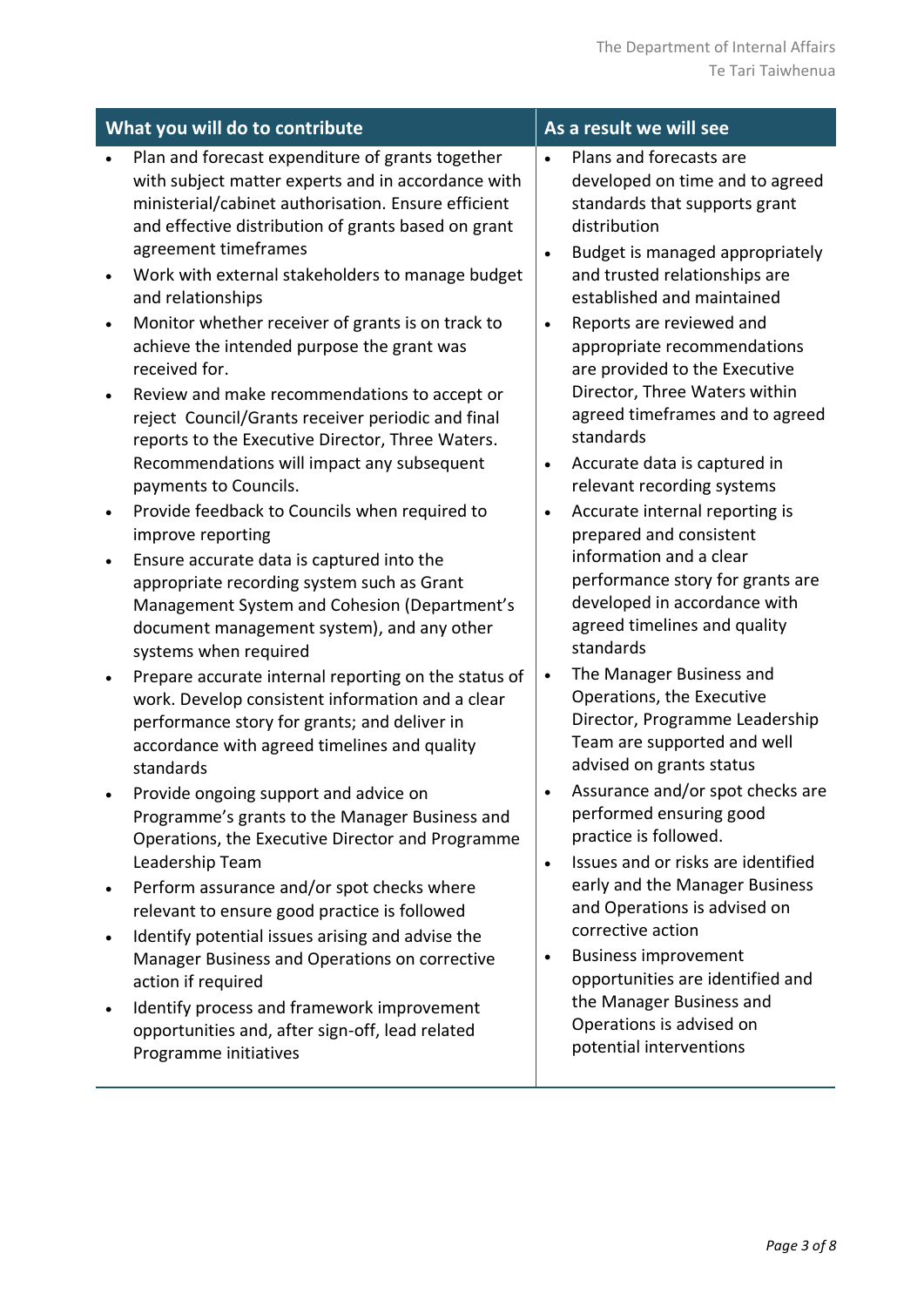| What you will do to contribute |                                                                                                                                                                                                                                                                                                                                                                                                                                                                                                                                                                                                                                                                                                                                                                                                                                                           | As a result we will see                                       |                                                                                                                                                                                                                                                                                                                                                                                                                                                                                                                                                                                                    |  |  |
|--------------------------------|-----------------------------------------------------------------------------------------------------------------------------------------------------------------------------------------------------------------------------------------------------------------------------------------------------------------------------------------------------------------------------------------------------------------------------------------------------------------------------------------------------------------------------------------------------------------------------------------------------------------------------------------------------------------------------------------------------------------------------------------------------------------------------------------------------------------------------------------------------------|---------------------------------------------------------------|----------------------------------------------------------------------------------------------------------------------------------------------------------------------------------------------------------------------------------------------------------------------------------------------------------------------------------------------------------------------------------------------------------------------------------------------------------------------------------------------------------------------------------------------------------------------------------------------------|--|--|
|                                | Stakeholder and relationship management<br>Develop and foster strong and efficient working<br>relationships with internal and external<br>stakeholders<br>Ensure clear lines of communication are established<br>and promoted                                                                                                                                                                                                                                                                                                                                                                                                                                                                                                                                                                                                                             | $\bullet$<br>$\bullet$                                        | Strong and efficient working<br>relationships are established with<br>key stakeholders<br>Accurate communication and<br>information is passed at all times<br>in a professional manner                                                                                                                                                                                                                                                                                                                                                                                                             |  |  |
| $\bullet$<br>$\bullet$         | Programme procurement, HR and reporting<br>Lead the preparation of programme contracts (CSO,<br>RSO, GMC etc.), assist the wider team with bringing<br>people on board and work alongside HR and the<br>team to ensure HR processes are followed.<br>Reporting against business plans<br>Support the Programme's input into key<br>accountability documents (Annual Report,<br>Statement of Intent and 4YP)<br>Contribute to Programme planning, including the<br>Annual Capital Plan, quarterly Investment Portfolio<br>Prioritisation, and Long-Term Investment Plan.<br>Support other team members to prepare<br>performance reports (monthly, quarterly) to the<br>Programme and Branch Leadership Teams<br>Assist the Executive Director and Manager Business<br>and Operations and, where delegated, lead aspects<br>of the Programme business plan | $\bullet$<br>$\bullet$<br>$\bullet$<br>$\bullet$<br>$\bullet$ | Programme contracts and<br>contract variations are drafted<br>and reviewed on time and to<br>agreed quality standards<br>The wider team follows HR<br>processes. Employees,<br><b>Contractors and Consultants are</b><br>onboarded within agreed<br>timeframe<br>A coherent business plan that<br>aligns with the Department's 4YP<br>and Statement of Intent<br>Clear performance story for the<br>Programme is developed<br>Consistent information and a<br>clear performance story from the<br>Programme is reflected in the<br>Branch and Department's<br>external accountability<br>documents |  |  |
| ٠<br>$\bullet$                 | <b>Risk Management</b><br>Lead work on enhancing how grants and funding<br>risks are articulated for the Programme and co-<br>ordinate the risk management process within the<br>Programme so that risks are managed and/or<br>mitigated appropriately<br>Identify any issues that may have a significant<br>impact on the Department or its reputation,<br>develop risk mitigation strategies and ensuring the<br>Manager Business and Operations and Executive<br>Director are fully informed as appropriate<br>Ensure the Three Waters Reform Programme<br>includes all grants to the existing Business<br>Continuity plans where appropriate<br>Ensure that the Three Waters Reform Programme<br>complies with the Department's requirements for<br>records management                                                                                | $\bullet$<br>$\bullet$                                        | Grants and funding risks are<br>identified and managed<br>A risk management framework<br>for the Programme cascades<br>through to the risk management<br>approach within the Branch and<br>wider Department<br>The Manager Business and<br><b>Operations, Executive Director</b><br>and Programme Leadership<br>Team are kept informed of<br>emerging issues                                                                                                                                                                                                                                       |  |  |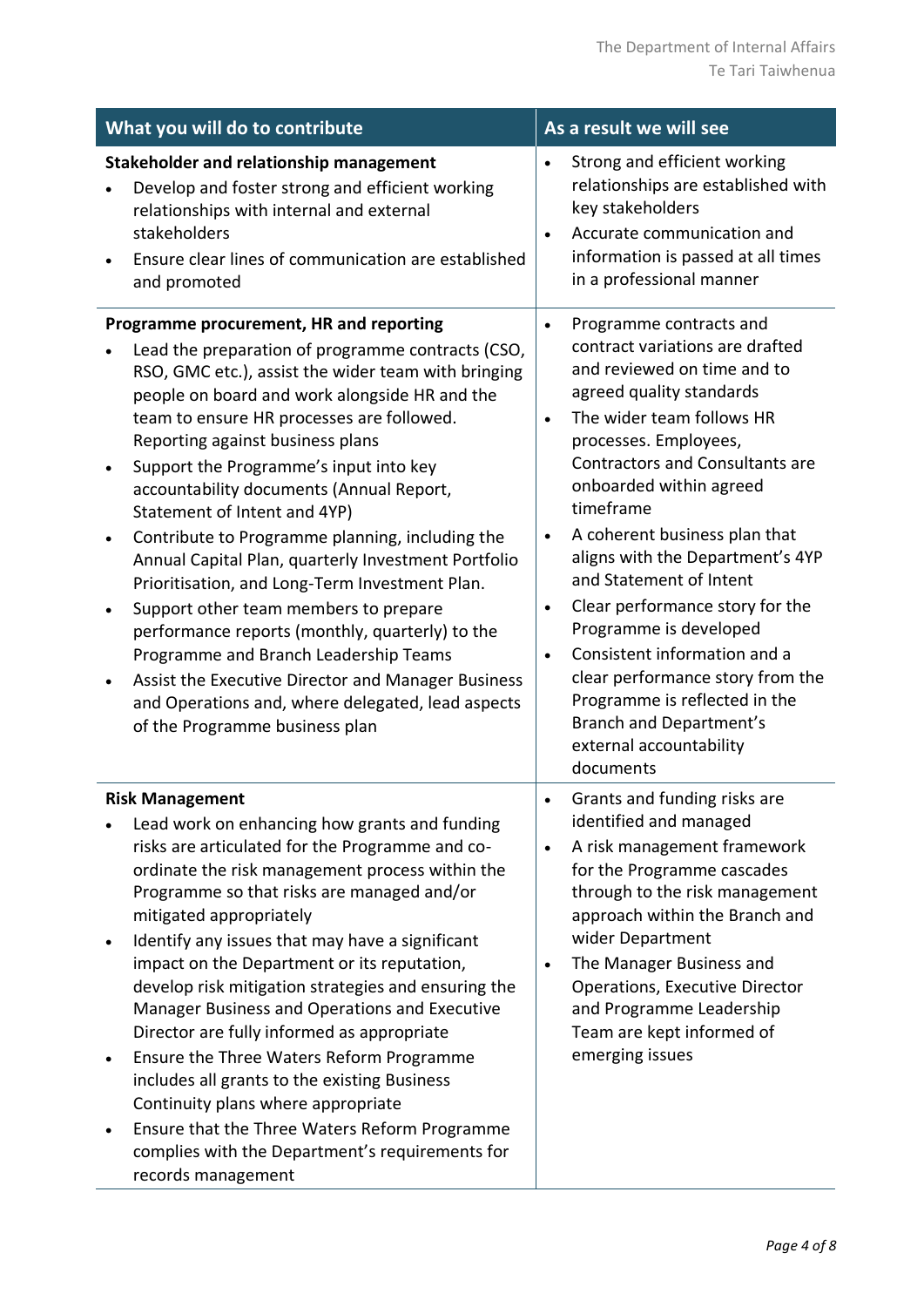| What you will do to contribute                                                                                                                                                                        | As a result we will see                                                                                                                                                             |  |  |
|-------------------------------------------------------------------------------------------------------------------------------------------------------------------------------------------------------|-------------------------------------------------------------------------------------------------------------------------------------------------------------------------------------|--|--|
| Coaching / Mentoring<br>Provide direction on the strategic content,<br>approach and engagement with key stakeholders to<br>less experienced staff<br>Review draft pieces of work and provide feedback | The sharing of information,<br>experience, knowledge and ideas<br>is encouraged<br>Less experienced staff are<br>$\bullet$<br>provided with direction and<br>support where required |  |  |
| Health and safety (for self)                                                                                                                                                                          | Health and safety guidelines are<br>$\bullet$                                                                                                                                       |  |  |
| Take responsibility for keeping self-free from harm.                                                                                                                                                  | followed                                                                                                                                                                            |  |  |
| Follow safe working procedures.                                                                                                                                                                       |                                                                                                                                                                                     |  |  |
| Report incidents and hazards promptly and suggest<br>remedies where appropriate.                                                                                                                      |                                                                                                                                                                                     |  |  |
| Know what to do in the event of an emergency.                                                                                                                                                         |                                                                                                                                                                                     |  |  |
|                                                                                                                                                                                                       |                                                                                                                                                                                     |  |  |

• Co-operate in implementing rehabilitation plan.

|          | Who you will work with to get the job done                                                                                                               | Advise       | Collaborate<br>with | Influence    | Inform       | Manage/<br>lead | Deliver to   |
|----------|----------------------------------------------------------------------------------------------------------------------------------------------------------|--------------|---------------------|--------------|--------------|-----------------|--------------|
|          | <b>Manager Business and Operations</b>                                                                                                                   | $\checkmark$ | $\checkmark$        | $\checkmark$ | $\checkmark$ |                 | $\checkmark$ |
|          | <b>Executive Director</b>                                                                                                                                | $\checkmark$ | $\checkmark$        | $\checkmark$ | $\checkmark$ |                 | $\checkmark$ |
|          | Managers and Workstream Leads within the<br>Programme and wider Branch                                                                                   | $\checkmark$ | ✓                   |              | ✓            |                 |              |
|          | Shared services staff including<br>communications, legal, finance, HR and IT                                                                             |              | ✓                   |              | ✓            |                 |              |
| Internal | Local Government Branch Strategy and<br>Performance Manager and team                                                                                     | ✓            | ✓                   |              | ✓            |                 |              |
|          | Organisational Strategy and Performance<br>Branch, including: Strategy and Planning,<br>Enterprise Portfolio Management Office,<br><b>Risk and Audit</b> | ✓            | ✓                   | ✓            | ✓            |                 |              |
|          | Organisational Capability and Services (OCS)<br>Branch (related to the Grant Management<br>System)                                                       | $\checkmark$ | ✓                   |              | ✓            |                 |              |
|          | Minister of Local Government, other<br>Ministers, and staff of Ministerial offices                                                                       | ✓            |                     |              | ✓            |                 |              |
| External | Government departments and Agencies                                                                                                                      | $\checkmark$ | $\checkmark$        |              | $\checkmark$ |                 |              |
|          | Local Government Sector and peak bodies,<br>including LGNZ and Taituarā                                                                                  | ✓            | ✓                   |              | ✓            |                 |              |
|          | Iwi/Māori groups                                                                                                                                         | $\checkmark$ | $\checkmark$        |              | $\checkmark$ |                 |              |
|          | Consultants and contractors on business<br>development and change initiatives                                                                            | ✓            | ✓                   |              | ✓            |                 |              |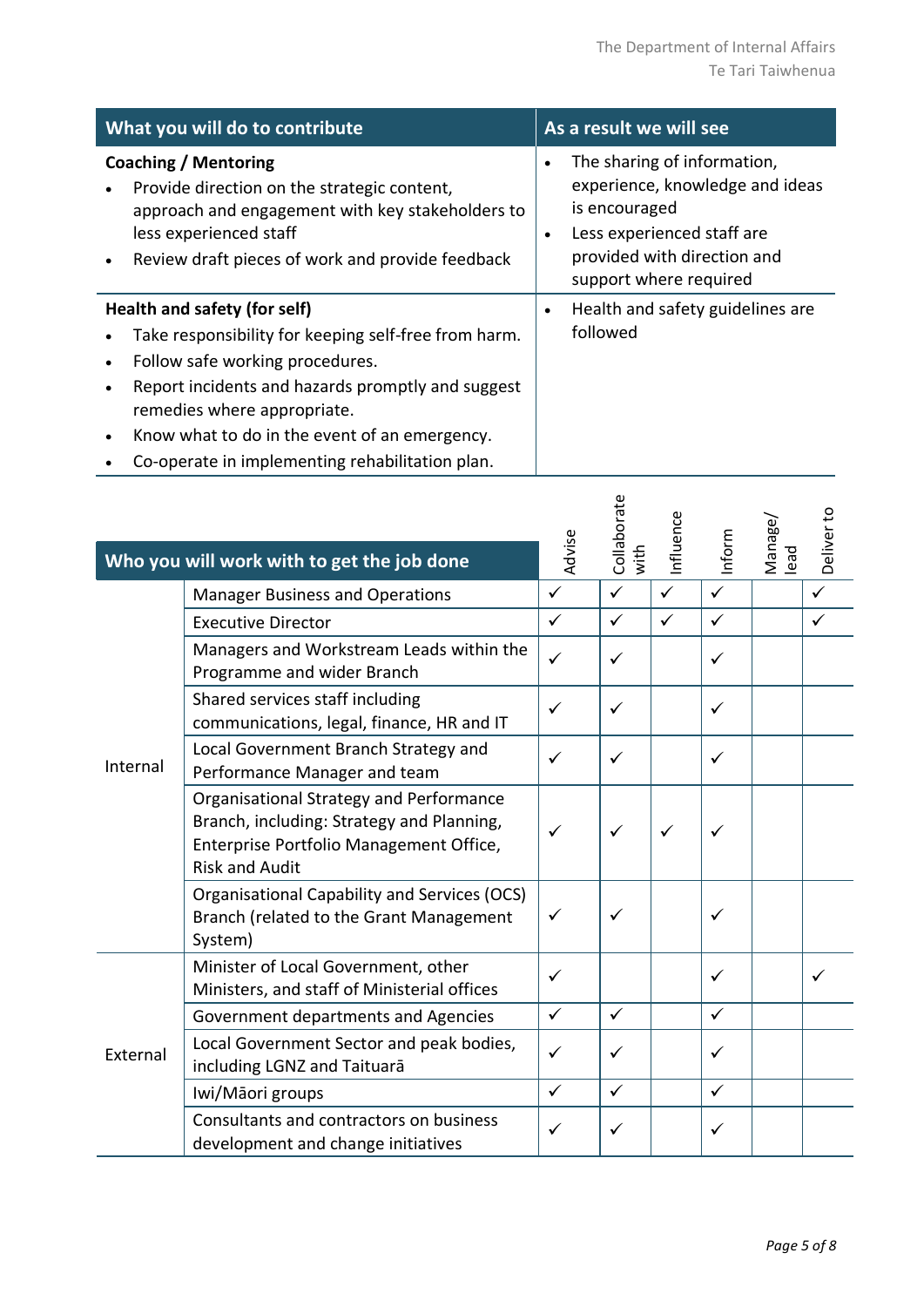| <b>Your delegations</b>                   |     |
|-------------------------------------------|-----|
| Human Resources and financial delegations |     |
| Direct reports                            | Nil |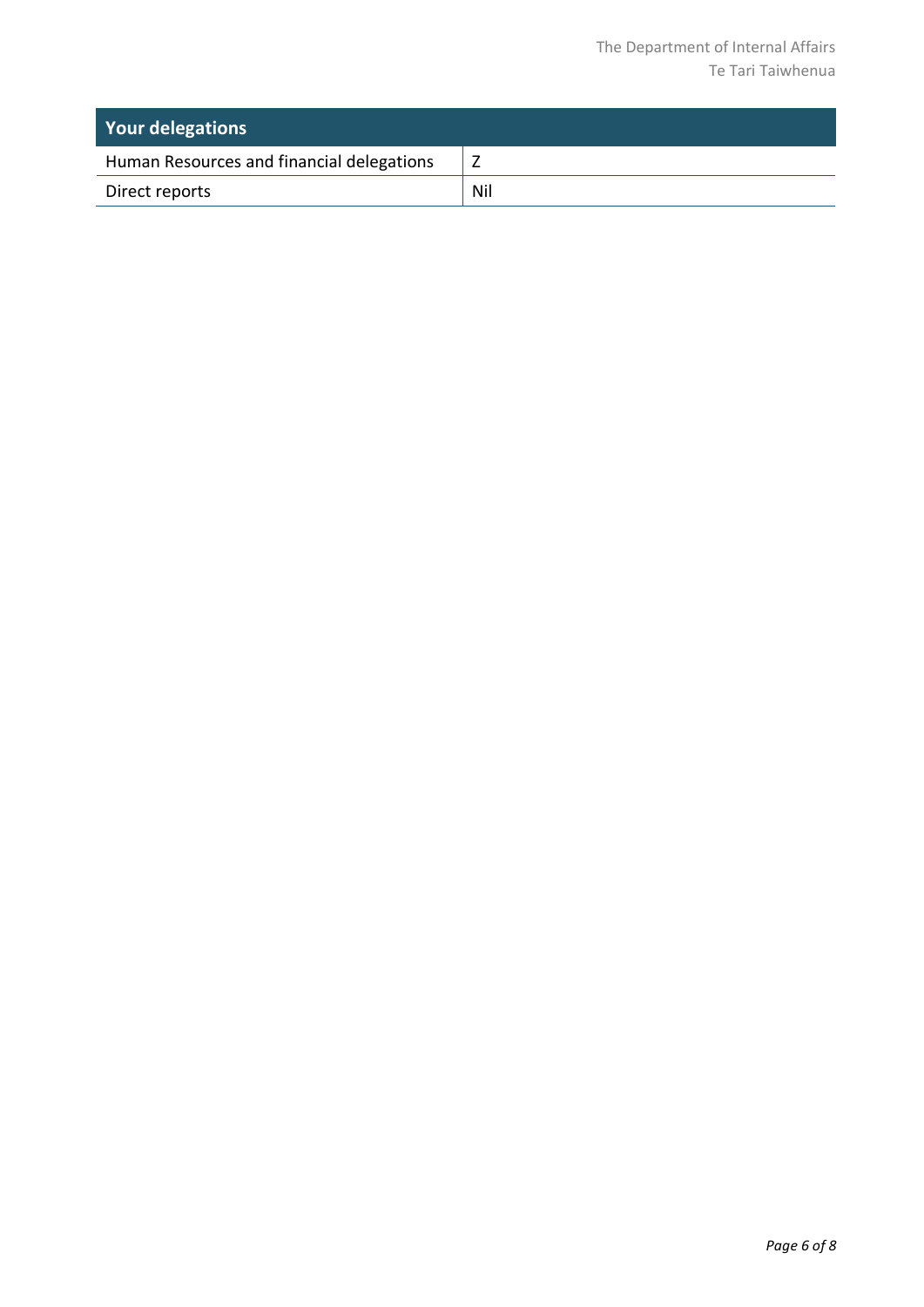| Your success profile for this role                                                                                                                                                                                                                                                                                                                                                                                          | What you will bring specifically                                                                                                                                                                                                                                                                                                                                                                                                                                                                                                                                                                                                                                                                                                                                                                                                                                                                                                                                                                                                                                   |  |  |  |  |
|-----------------------------------------------------------------------------------------------------------------------------------------------------------------------------------------------------------------------------------------------------------------------------------------------------------------------------------------------------------------------------------------------------------------------------|--------------------------------------------------------------------------------------------------------------------------------------------------------------------------------------------------------------------------------------------------------------------------------------------------------------------------------------------------------------------------------------------------------------------------------------------------------------------------------------------------------------------------------------------------------------------------------------------------------------------------------------------------------------------------------------------------------------------------------------------------------------------------------------------------------------------------------------------------------------------------------------------------------------------------------------------------------------------------------------------------------------------------------------------------------------------|--|--|--|--|
| At DIA, we have a Capability Framework<br>to help guide our people towards the<br>behaviours and skills needed to be<br>successful. The core success profile for<br>this role is Specialist.<br><b>Keys to Success:</b><br>Problem solving<br>Critical thinking<br>$\bullet$<br>Interpersonal savvy<br>$\bullet$<br>Navigating complexity<br>$\bullet$<br>Communicating with influence<br>Technical and specialist learning | <b>Experience:</b><br>providing high quality analysis and effectively<br>applying the outcomes of research, evaluation<br>and monitoring<br>with public sector machinery of government,<br>$\bullet$<br>including procurement, HR, reporting and<br>performance management in the public sector<br>experience in working with Ministers,<br>$\bullet$<br>Ministers' offices and local government<br>experience in using project management<br>$\bullet$<br>disciplines and leading various projects<br>working with a changeable work programme,<br>$\bullet$<br>managing a variety of work items that have<br>varying complexity and timeframes<br>collecting and co-ordinating information from a<br>$\bullet$<br>variety of sources and influencing internal and<br>external stakeholders<br>providing advice to internal audiences,<br>including senior management teams, that is<br>tailored for the purpose and audience<br>with developing and implementing business<br>$\bullet$<br>improvement initiatives / activity<br>mentoring less experienced staff |  |  |  |  |
|                                                                                                                                                                                                                                                                                                                                                                                                                             | Knowledge:<br>Understanding of the local government sector<br>Understanding of the broader strategic context<br>including the Government's overall desired<br>outcomes and goals for New Zealand<br>Strong knowledge of government processes<br>and working effectively with Ministers and local<br>government<br>Skills:<br>Excellent communications skills (written and<br>oral) with the ability to communicate with<br>credibility and convey complex information to a<br>range of audiences<br>Ability to manage ambiguity and confidently<br>use initiative when dealing with a broad range<br>of complex, evolving information                                                                                                                                                                                                                                                                                                                                                                                                                              |  |  |  |  |

Strong organisational skills to be able to work under the pressure of multiple demands without compromising quality or delivery